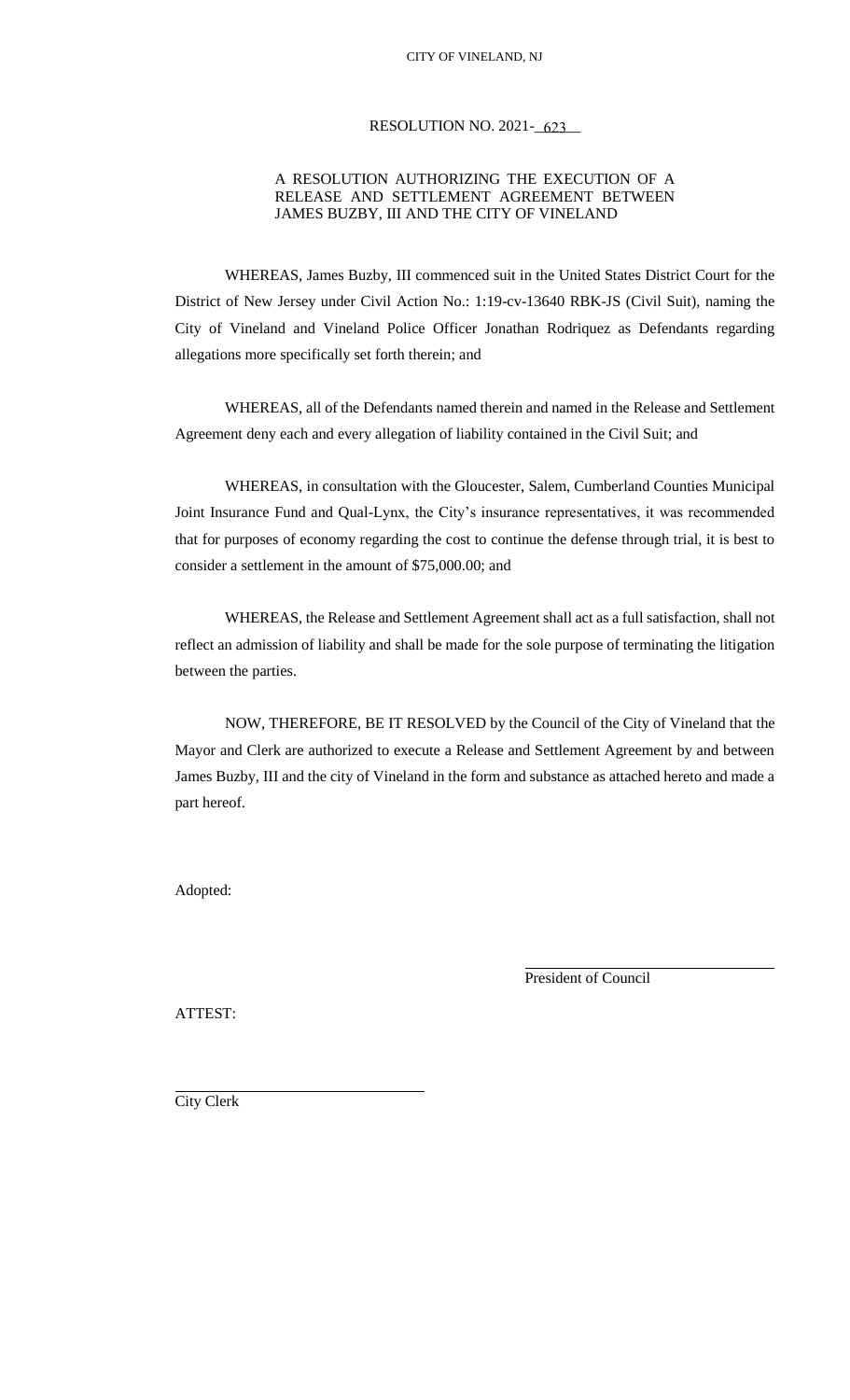#### RELEASE AND SETTLEMENT AGREEMENT

THIS RELEASE, [consisting of three pages] dated December 13, 2021, is given BY: JAMES BUZBY, III, collectively referred to in this Release as "I", "me" and Releasor"); TO: CITY OF VINELAND; GLOUCESTER, SALEM, CUMBERLAND COUNTIES MUNICIPAL JOINT INSURANCE FUND; and QUAL-LYNX; (collectively referred to in this Release as "you" and "Releasee"). If more than one person signs this Release, "I", "me", and "Releasor" shall mean each person who signs this Release. "You" and "Release" include any and all agents and employees of each Releasee, and it is specifically intended that all such agents and employees are covered by this Release.

 $1.$ **RELEASE:** I release and give up any and all claims and rights which I may have against you, except those things which may remain to be done according to the terms of this document. This releases all claims and rights which I may have had against you at any time, including any and all claims which are not specifically mentioned in this Release, and any claims and rights which I may hereafter have against you. This Release applies to claims resulting from anything which has happened up to now. More specifically, but not in limitation, I release the following claims:

ANY AND ALL CLAIMS AND RIGHTS WHICH EXIST NOW OR HEREAFTER MAY BE ASSERTED, including but not limited to claims for compensatory and punitive damages, all claims for loss of income, all claims for attorneys fees and costs and all claims for all other losses, including claims of pecuniary loss, injury or damage, sustained by Releasor. It is expressly understood and agreed by me that a substantial reason and consideration for you in settling this matter and agreeing to pay the monies set forth in this Release, is that his settlement, releases and eliminates any and all claims which I or others may have now or in the future. I further understand and agree that by executing this Release and accepting the money set forth below, I acknowledge that I have received fair, just and adequate consideration for any and all claims. This Release arises out of the incident which is the subject of an action filed in the United States District Court for the District of New Jersey, Camden Vicinage, under Civil Action No.: 1:19-cv-13640 RBK-JS entitled James Buzby, III v. City of Vineland and Officer Jonathan Rodriguez.

I further understand and agree that if any claims are made against you at any time in the future by the Releasor directly, or by others claiming to be beneficiaries or representatives, of the Releasor, for damages that you shall be entitled to be indemnified by the Releasor, for any sums expended in paying any such claims and/or defending against said claims, including but not limited to attorney's fees, all costs of suit, and interest.

In the event I shall receive any monies from any person who thereafter seeks subrogation, contribution, and/or indemnification from you, I shall indemnify and hold you harmless for any money spent in paying and/or defending against these claims, including but not limited to attorneys' fees, costs of suit, and interest.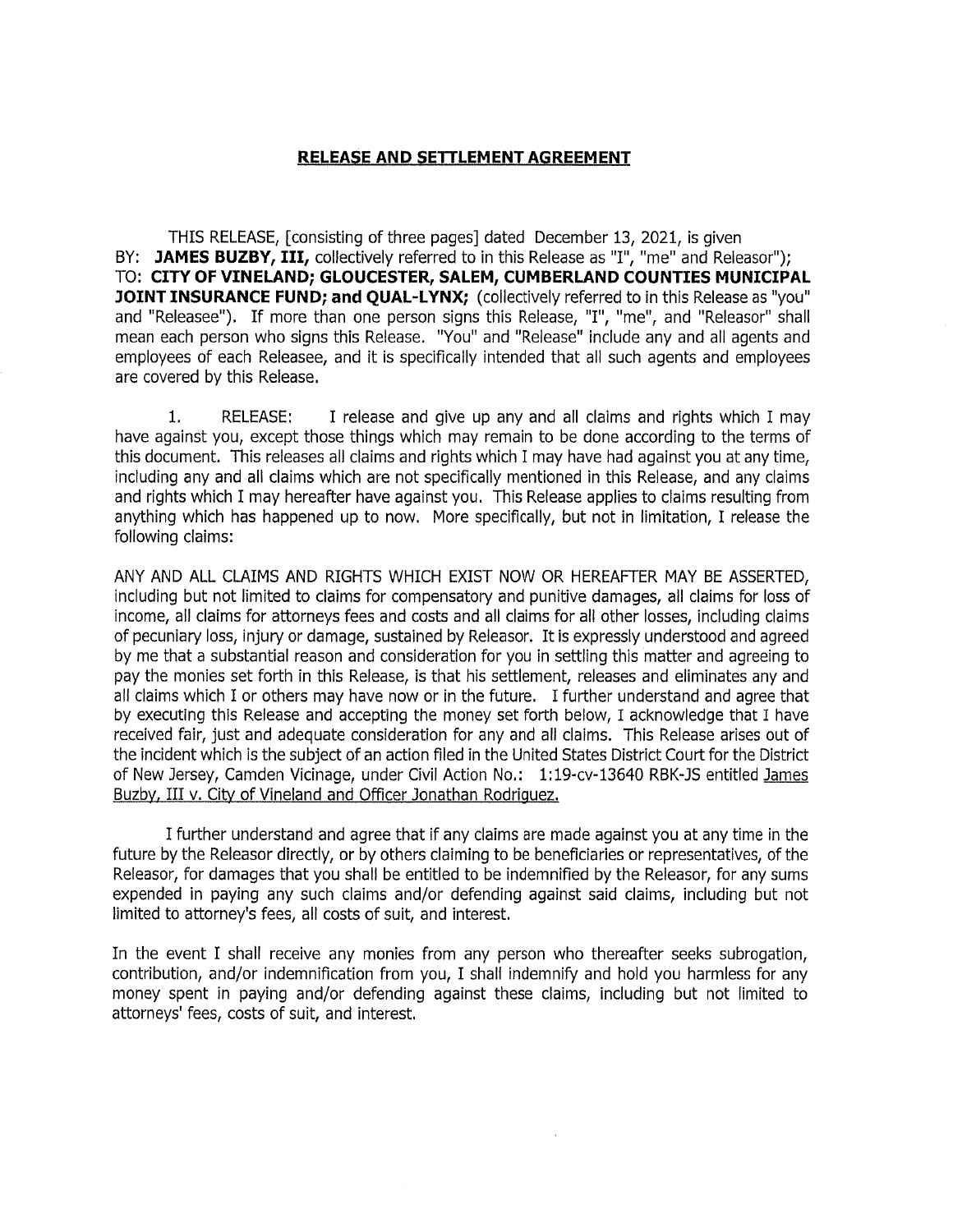# **Release and Settlement Agreement** Page Two

It is further understood and agreed that the acceptance of said money is in full accord and satisfaction, and in compromise of, all disputed claims, and that the payment thereof is not an admission of liability but is made by the Gloucester, Salem, Cumberland Counties Municipal Joint Insurance Fund and/or Municipal Excess Liability Fund with the authorization of the City of Vineland for the sole purpose of terminating the litigation between the parties.

2. LIENS: I hereby certify that no liens exist against the proceeds of this settlement that are being paid to me or that if any liens do exist, they will be paid in full, or compromised and released by me from the amount stated in paragraph 4 of this Release. If a lien exists which is not satisfied as required by this Agreement, and a claim is made by anyone to enforce that lien, I agree that I will pay that lien in full. This Release is intended to include all liens, including but not limited to attorney's liens, child support liens, medical provider liens, Medicare and Medicaid liens, worker's compensation liens, all statutory or common law liens, and judgment liens. Releasor's attorney has investigated the existence of such liens and I am making this statement based upon information known to me and/or supplied to me by my attorney. Therefore, my attorney and I agree to indemnify and hold you harmless in connection with any claims made against you by reason of liens against the proceeds of this settlement. In the event a claim is hereafter made against you by anyone seeking payment of liens, the Releasor and Releasor's attorney will indemnify and hold you harmless for any money spent in paying any such liens and/or defending against such a claim, including but not limited to attorney's fees, costs of suit. and interest.

3. PAYMENT: I have been paid a total of \$75,000.00 (Seventy-Five Thousand **Dollars)** in full payment for making this Release. I agree that I will not seek anything further, including any other payment from you.

4. WHO IS BOUND: I am bound by this Release. Anyone who succeeds to my rights and responsibilities, and all heirs, executors, and administrators are also bound. I specifically understand that all of the terms and conditions of the Release are for the benefit of, and are binding upon, me, my heirs, and anyone else who succeeds to my rights and responsibilities.

5. WARRANTY OF CAPACITY TO EXECUTE AGREEMENT: I represent and warrant that no other person or entity has any interest in the claims, demands, obligations or causes of action referred to in this Release except as otherwise set forth herein, and that I have the sole right and exclusive authority to execute this Settlement Agreement and receive the sum specified in it: and that I have not sold, assigned transferred, conveyed or otherwise disposed of any of the claims. demands, obligations, or causes of action referred to in this Release.